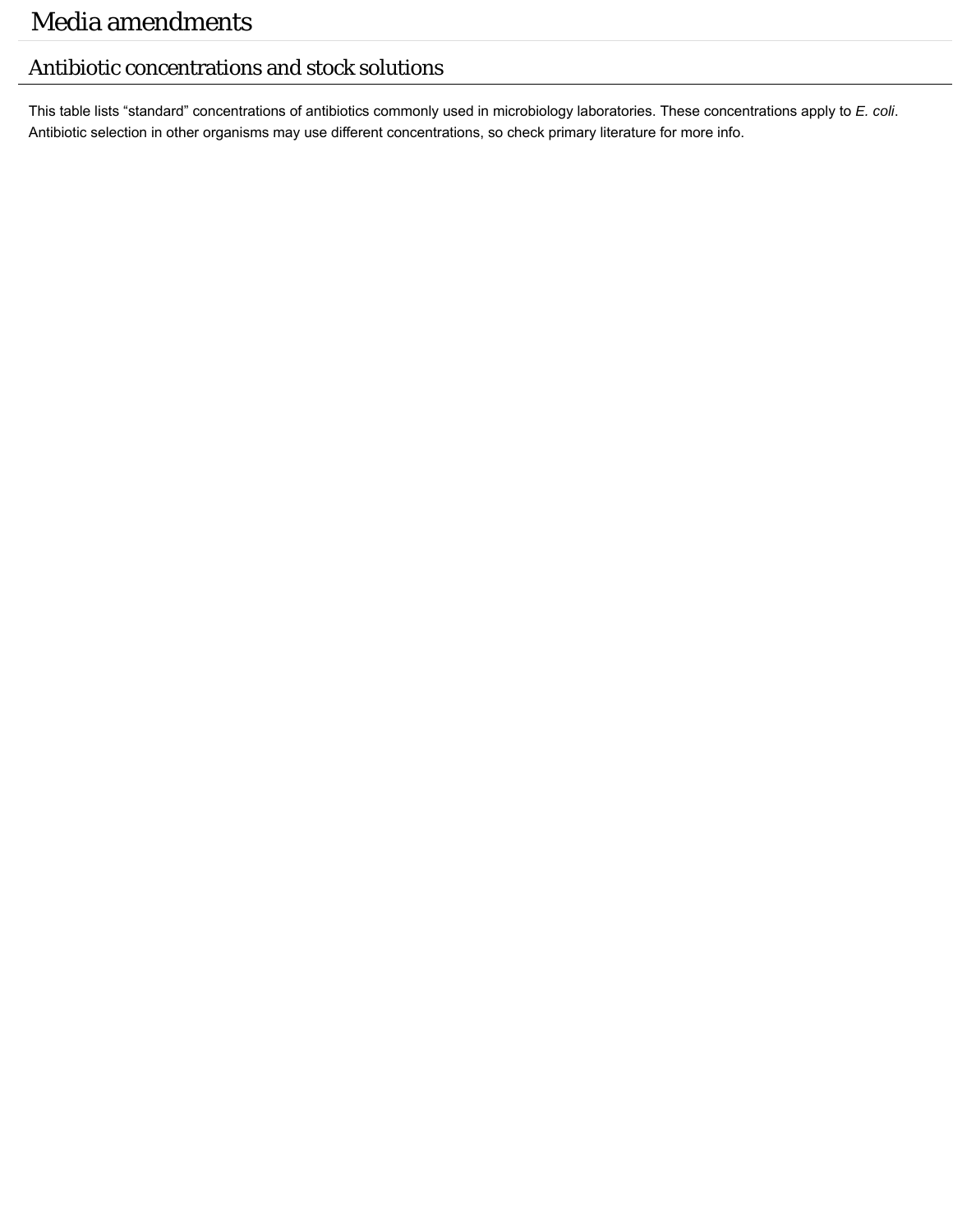| <b>Reagent</b>  | Abb        | <b>Stock</b><br>Conc. | <b>Working</b><br>Conc. |                | Dilution   Solvent                       | <b>MSDS</b> | <b>Notes</b>                                                                                                                                                                                                                                                                                                                                           |
|-----------------|------------|-----------------------|-------------------------|----------------|------------------------------------------|-------------|--------------------------------------------------------------------------------------------------------------------------------------------------------------------------------------------------------------------------------------------------------------------------------------------------------------------------------------------------------|
| Ampicillin      | Amp        | 100<br>mg/mL          | 100<br>µg/mL            | $1,000\times$  | ddH <sub>2</sub> O                       | link        | Ampicillin degrades quickly in both plates and stock solutions.<br>Culture plates with Amp can be stored at 4°C for about 2<br>weeks. Stock solutions can be stored at 4°C for 2 weeks but<br>can last as long as 4-6 months when stored at -20°C. In<br>general, use carbenicillin for ampicillin selection, because it is<br>more chemically stable. |
| Carbenicillin   | Crb        | 100<br>mg/mL          | 100<br>µg/mL            | $1,000\times$  | <b>50% EtOH</b>                          | link        | Carbenicillin can be used in place of Ampicillin at the same<br>working concentration. Carbenicillin is more stable than<br>Ampicillin, and is generally preferable.                                                                                                                                                                                   |
| Chloramphenicol | Cam        | 20<br>mg/mL           | 20 µg/mL                | $1,000\times$  | EtOH                                     | link        |                                                                                                                                                                                                                                                                                                                                                        |
| Cycloheximide   | Chx        | 100<br>mg/mL          | 100<br>µg/mL            | $1,000\times$  | 100%<br><b>DMSO</b>                      | link        | Anti-fungal, toxic to humans, use PPE!                                                                                                                                                                                                                                                                                                                 |
| D-Cycloserine   | Dcs        | 4<br>mg/mL            | 4 µg/mL                 | $1,000\times$  | ddH <sub>2</sub> O                       | link        | Degrades noticeably over the course of 1 week at 4°C.<br>D-cycloserine is best used within two days of pouring. A<br>single small-scale experiment found 6-10x as many E. coli<br>colonies on 8-day old MG-Dcs plates that had spent 3 of<br>those days at -20°C and 5 at 4°C, compared to what was<br>found on 1 day old MG-Dcs.                      |
| Erythromycin    | Ery        | 250<br>mg/mL          | 250<br>µg/mL            | 1,000x         | EtOH                                     | link        | May crystallize when added to liquid culture. Still works.<br>Selection strength may vary in non-model bacteria                                                                                                                                                                                                                                        |
| Gentamicin      | Gen        | 20<br>mg/mL           | 20 µg/mL                | $1,000\times$  | ddH <sub>2</sub> O                       | link        | For non-canonical experiments:<br>Use 20 µg/mL in culture from 20mg/mL 1000× stock                                                                                                                                                                                                                                                                     |
| G418            | G418       | 200<br>mg/mL          | 200<br>µg/mL            | 1000x          | ddH <sub>2</sub> O                       | link        | Geneticin generic. Powder store RT. Stock solution at -20°C                                                                                                                                                                                                                                                                                            |
| Kanamycin       | Kan        | 50<br>mg/mL           | 50 µg/mL                | $1,000\times$  | ddH <sub>2</sub> O                       | link        | Plates start to lose sensitivity after 2 weeks; recommended<br>Kanamycin plates only last a few weeks at 4°C; best to make<br>fresh Kan plates every 2 - 4 weeks.                                                                                                                                                                                      |
| Nalidixic Acid  | Nal        | 30<br>mg/mL           | 30 µg/mL                | $1,000\times$  | 1M NaOH                                  | link        |                                                                                                                                                                                                                                                                                                                                                        |
| Novobiocin      | Nov        | 200<br>mg/mL          | 200<br>µg/mL            | $1,000 \times$ | ddH <sub>2</sub> O                       | link        |                                                                                                                                                                                                                                                                                                                                                        |
| Rifampicin      | Rif        | 50<br>mg/mL           | 100<br>µg/mL            | $500\times$    | MeOH +<br>drops of<br>10M<br><b>NaOH</b> | link        | Toxic to humans, use PPE! Rifampicin is TOXIC to humans,<br>light-sensitive, and degrades in solution rather quickly. It<br>needs to be stored wrapped in foil and replaced every 2<br>months.                                                                                                                                                         |
| Spectinomycin   | Spec       | 60<br>mg/mL           | 60 µg/mL                | $1,000\times$  | ddH <sub>2</sub> O                       | link        | Common to see background growth of cells on selective<br>plates. Use at a 120 µg/mL working concentration when<br>cloning!! (double what you would normally add to your<br>media)                                                                                                                                                                      |
| Streptomycin    | Str        | 100<br>mg/mL          | 100<br>µg/mL            | $1,000\times$  | ddH <sub>2</sub> O                       | link        |                                                                                                                                                                                                                                                                                                                                                        |
| Tetracycline    | Tet        | 10<br>mg/mL           | 10 µg/mL                | $1,000 \times$ | 70% EtOH                                 | link        | Light sensitive, stability < 2 weeks                                                                                                                                                                                                                                                                                                                   |
| Trimethoprim    | <b>TMP</b> | 10<br>mg/mL           | variable?               | variable       | <b>DMSO</b>                              | link        | Both 10 and 20 µg/ml listed for use. Use as counter<br>selectable marker for mutations in thyA requires presence of<br>thymine/thymidine in media                                                                                                                                                                                                      |
| Zeocin          | Zeo        | 25<br>mg/mL           | 25 µg/mL                | $1,000 \times$ | ddH <sub>2</sub> O                       | link        | Prodcut literature lists active range of 25 - 50 µg/ml for E. coli<br>and 50 - 300 in yeast. In our hands we note:                                                                                                                                                                                                                                     |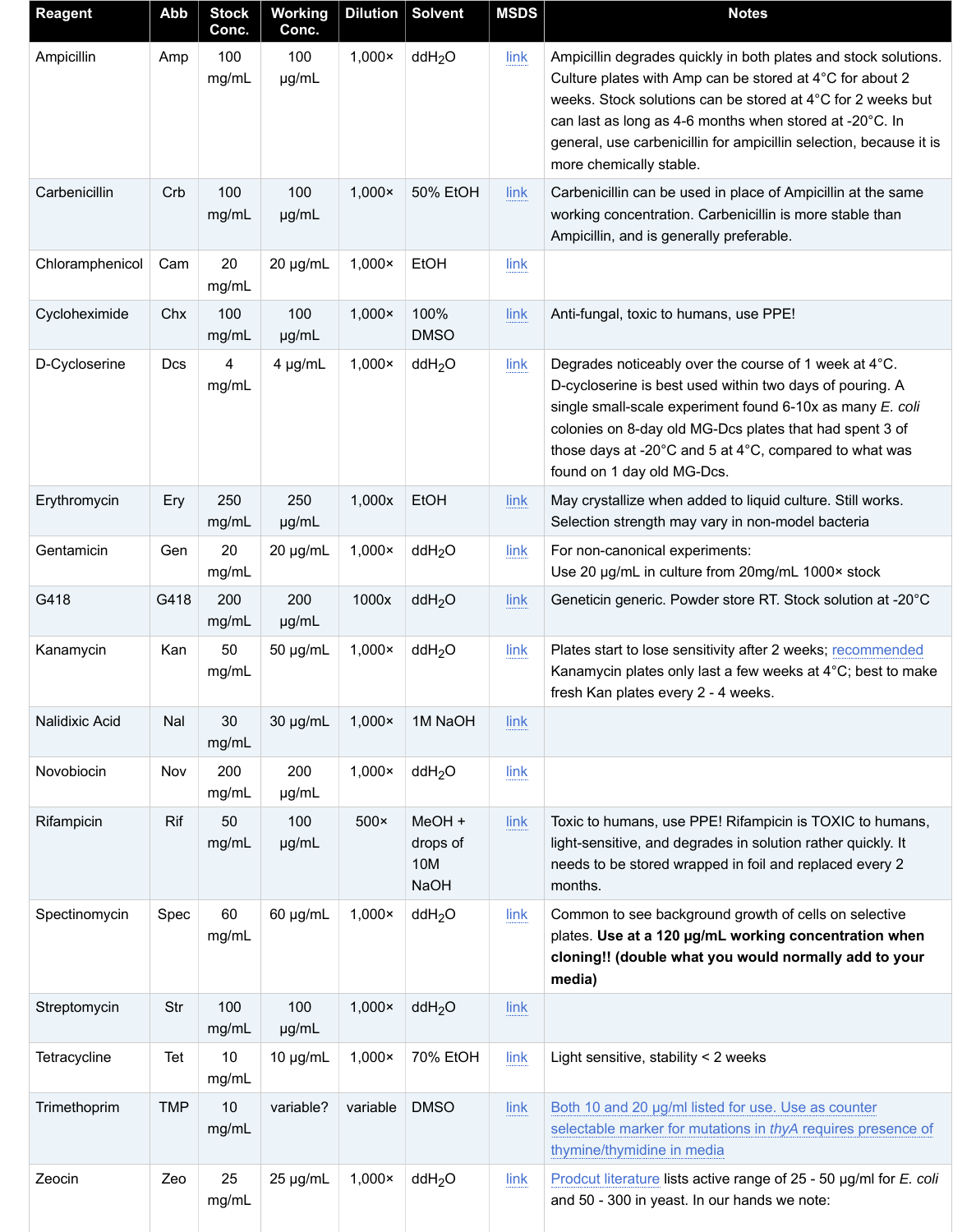|  | $\pm$ 10 µg/mL is specifically used for growth of amberless strain |
|--|--------------------------------------------------------------------|
|  | $\vert$ A37. For yeast, 100µg / ml is sufficient.                  |

## Other common media amendments

| Reagent                                    | Abb         | <b>Stock</b><br>Conc. | <b>Working</b><br>Conc. |                | Dilution Solvent           | <b>MSDS</b> | <b>Notes</b>                                                                                                                                                                                                 |
|--------------------------------------------|-------------|-----------------------|-------------------------|----------------|----------------------------|-------------|--------------------------------------------------------------------------------------------------------------------------------------------------------------------------------------------------------------|
| 5-fluorouracil                             | 5FU         | 13<br>mg/mL           | $13 \mu g/mL$           | $1,000 \times$ | <b>DMSO</b>                | link        | 100mM stock concentration 100µM<br>working concentration                                                                                                                                                     |
| Anhydrotetracycline                        | <b>ATC</b>  | 0.1<br>mg/mL          | 100<br>ng/mL            | $1,000 \times$ | <b>DMSO</b>                | link        | Can also make a 1mg/mL stock and dilute<br>1:10 for a final concentration of 0.1mg/mL                                                                                                                        |
| 3'-Azido-<br>2',3'-dideoxythymidine        | <b>AZT</b>  | 10<br>mg/mL           | 200<br>µg/mL            | $50\times$     | ddH <sub>2</sub> O         | link        | Can substitute pharma grade Zidovudine.<br>Soluble up to 20 mg/mL in ddH <sub>2</sub> O. Very<br>unstable in solution. Store at -20°C and<br>activity will still decrease over weeks of<br>storage.          |
| Bromo-chloro-indolyl-<br>galactopyranoside | X-gal       | 40<br>mg/mL           | 80 µg/mL                | $500\times$    | Dimethylformamide<br>(DMF) | link        | X-gal is a histochemical substrate for<br>β-galactosidase, which cleaves X-Gal to<br>yield an insoluble blue precipitate.                                                                                    |
| Diaminopimelic acid                        | <b>DAP</b>  | 60 mM                 | $0.3 \text{ mM}$        | $200 \times$   | ddH <sub>2</sub> O         | link        | Use 5 µl stock per 1 ml of media. Dissolve<br>~30min shaking at 37C                                                                                                                                          |
| Isopropyl β-D-1-<br>thiogalactopyranoside  | <b>IPTG</b> | 0.1 M                 | $0.1 \text{ mM}$        | $1,000\times$  | ddH <sub>2</sub> O         | link        | Light sensitive, MW: 238.31 g/mol                                                                                                                                                                            |
| <b>Triphenyl Tetrazolium</b><br>Chloride   | <b>TTC</b>  | 5% (50<br>mg/mL)      | $0.05\%$ (50<br>µg/mL)  | $1,000\times$  | ddH <sub>2</sub> O         | link        | Used in growth/sugar-fermentation<br>indicator agars. Filter sterilize. Light<br>sensitive. Store stock solution at 4°C<br>wrapped in foil. Use at ten-fold higher<br>concentration in motility agar (0.5%). |

Working concentrations are for liquid or solid media.

## Preparation

\* Generally, prepare 30-50 mL of solution in a 50 mL conical tube. Then, filter sterilize solutions by pushing them through a 50 mL syringe fitted with a 0.22 um filter made of a material appropriate for the solvent. Compounds dissolved in Ethanol or DMSO do not require filter sterilization. Aliquot into 1.5 mL portions in 1.7 mL tubes using the repeat pipettor. Label with a permanent marker (one that won't wash off with ethanol). Store at -20°C in the dark.

## Non-canonical amino acid stock solutions